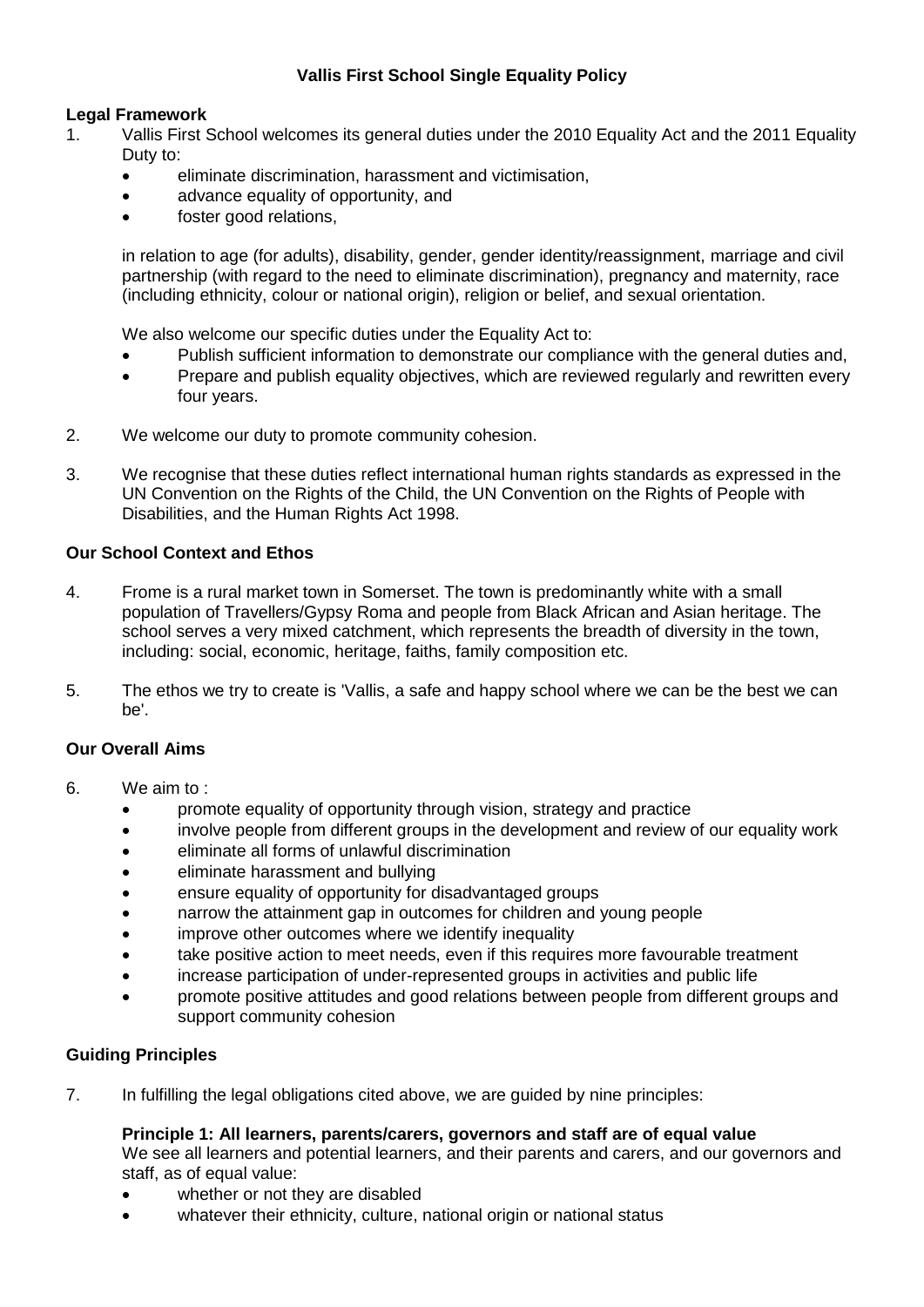- whatever their gender and gender identity
- whether or not they are pregnant or mothers
- whatever their religious or non-religious affiliation or faith background
- whatever their sexual orientation

## **Principle 2: We recognise and respect difference**

Treating people equally (Principle 1 above) does not necessarily involve treating them all the same. Our policies, procedures and activities must not discriminate but must nevertheless take account of differences of life-experience, outlook and background, and of the kinds of barrier and disadvantage which people may face, in relation to:

- disability, so that reasonable adjustments are made and needs met
- ethnicity, so that different cultural backgrounds and experiences of prejudice are recognised, and specific needs met
- gender, so that the different needs and experiences of girls and boys, and women and men, are recognised and met
- religion, belief or faith background, so that different needs and experiences are recognised and met
- pregnancy and motherhood, so that different needs and experiences are recognised and met
- sexual orientation, so that different needs and experiences are recognised and met

We also understand that people have complex, multiple identities. No-one is just one thing and people have many affiliations and loyalties. We know that although socio economic status is not explicitly mentioned in the Equality Act, we need to consider and address inequalities as part of our work to address other inequalities.

#### **Principle 3: We foster positive attitudes and relationships, and a shared sense of cohesion and belonging**

We intend that our policies, procedures and activities should promote:

- positive attitudes towards disabled people, good relations between disabled and nondisabled people, and an absence of harassment of disabled people
- positive interaction, good relations and dialogue between groups and communities different from each other in terms of ethnicity, culture, religious affiliation, national origin or national status, and an absence of prejudice-related bullying and incidents
- mutual respect and good relations between boys and girls, and women and men, fair treatment for those who are pregnant or mothers, and an absence of sexual and homophobic harassment

## **Principle 4: We observe good equalities practice in staff recruitment, retention and development**

We ensure that policies and procedures should benefit all employees and potential employees, for example in recruitment and promotion, and in continuing professional development:

- whether or not they are disabled
- whatever their ethnicity, culture, religious affiliation, national origin or national status
- whatever their gender and sexual identity, and with full respect for legal rights relating to pregnancy and maternity
- whatever their age

## **Principle 5: We aim to reduce and remove inequalities and barriers that already exist**

We use a social model of disadvantage, understanding that disadvantage is often caused by the structures, systems, attitudes and opinions of society as a whole, not by the people that suffer the disadvantage. Therefore, in addition to avoiding or minimising possible negative impacts of our policies, we take opportunities to maximise positive impacts by reducing and removing inequalities and barriers that may already exist between:

- disabled and non-disabled people
- people of different ethnic, cultural and religious backgrounds
- girls and boys, women and men, people who are pregnant or mothers and others
- people of different sexual orientation or gender identity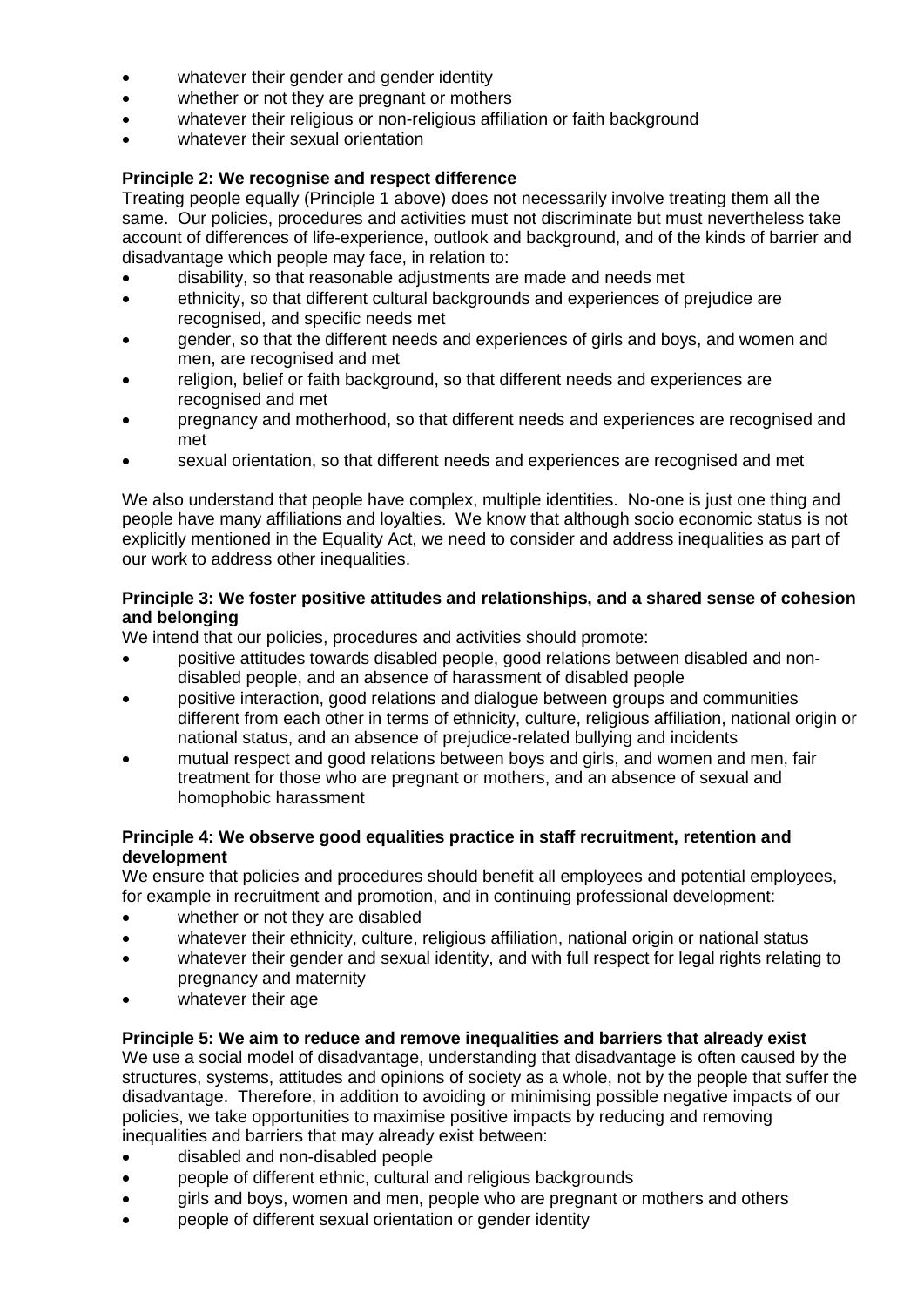## **Principle 6: We will seek to consult as wide a group of views as possible**

We try to engage with a range of groups and individuals to ensure that those who are affected by a policy or activity are consulted and involved in the design of new policies, and in the review of existing ones. We recognise that there are risks that consultation processes do not always access the views of some disadvantaged groups. We consult and involve:

- disabled people as well as non-disabled
- people from a range of ethnic, cultural and religious backgrounds
- airls and boys, women and men, people who are pregnant or mothers and others
- people of different sexual orientation or gender identity

## **Principle 7: Society as a whole should benefit**

We intend that our policies and activities should benefit society as a whole, both locally and nationally, by fostering greater social cohesion, and greater participation in public life of:

- disabled people as well as non-disabled
- people of a wide range of ethnic, cultural and religious backgrounds
- girls and boys, women and men, people who are pregnant or mothers and others
- people of different sexual orientation or gender identity

#### **Principle 8: We base our practices on sound evidence and openness about the issues that face us**

We maintain and publish quantitative and qualitative information (as appropriate) about our progress towards greater equality in relation to:

- disability
- ethnicity, religion and culture
- aender
- pregnancy and maternity
- sexual orientation and gender identity

## **Principle 9: Objectives**

We formulate and publish specific and measurable objectives, based on the evidence we have collected and published (principle 8) and the engagement through which we have involved people from different groups (principle 7), in relation to:

- disability
- ethnicity, religion and culture
- gender
- **pregnancy and maternity**
- sexual orientation and gender identity
- 8. We recognise that the actions resulting from a policy statement such as this are what make a difference.
- 9. Accordingly, we draw up an action plan within the framework of the overall school improvement plan and processes of self-evaluation, setting out the specific equality objectives we shall pursue. The objectives which we identify take into account national and local priorities and issues, as appropriate.
- 10. We keep our equality objectives under review and report on progress towards achieving them.

## **The Curriculum**

11. We keep each curriculum subject or area under review in order to ensure that teaching and learning reflect the nine principles set out in paragraph 7 above.

## **Ethos and Organisation**

- 12. We ensure the principles listed in paragraph 7 above apply to the full range of our policies and practices, including those that are concerned with:
	- pupils' progress, attainment and achievement
	- pupils' personal development, welfare and well-being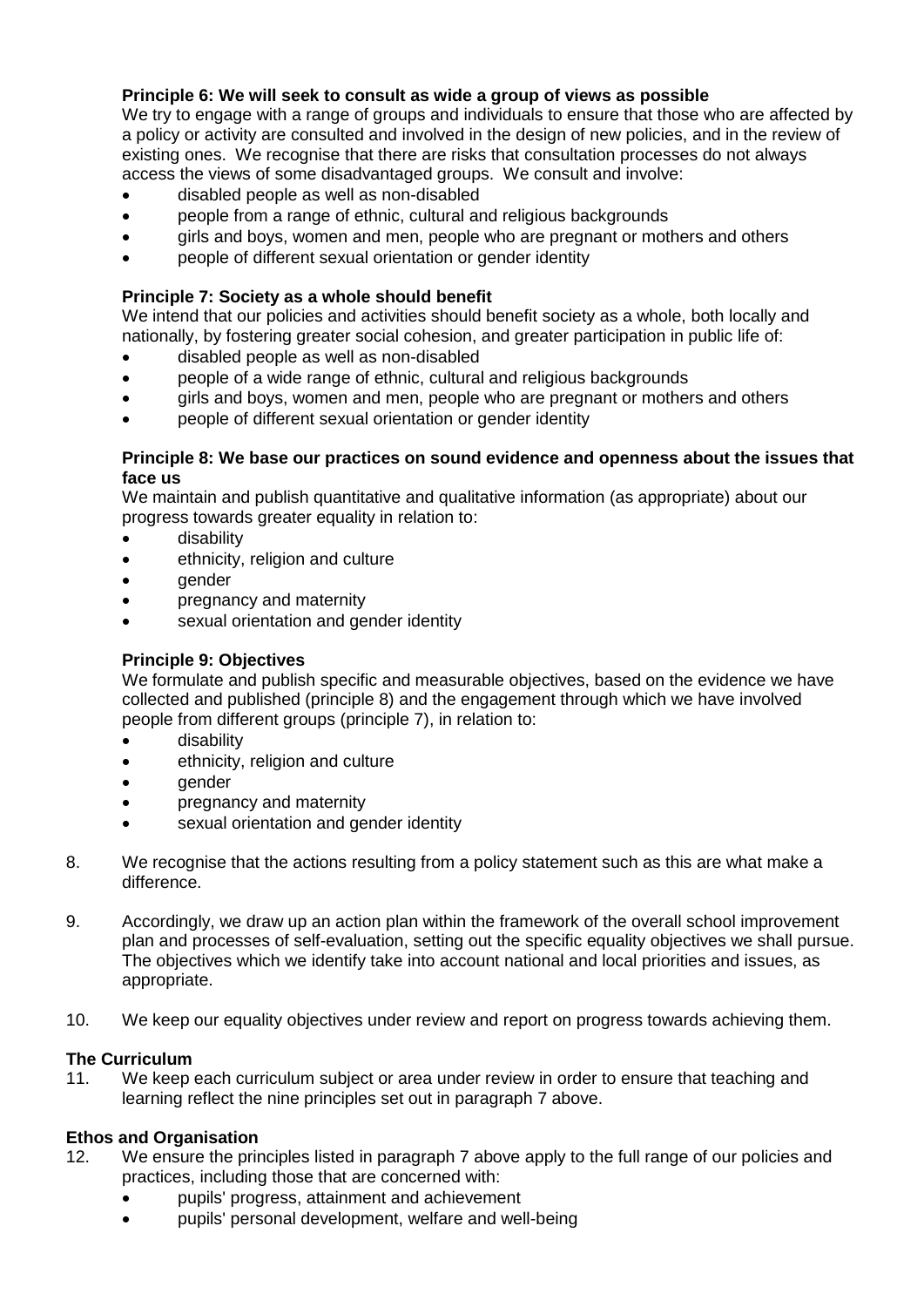- teaching styles and strategies
- admissions and attendance
- staff recruitment, retention and professional development
- care, guidance and support
- behaviour, discipline and exclusions
- involvement in extra-curricular activities
- working in partnership with parents, carers and guardians
- working with the wider community.

## **Addressing prejudice and prejudice-related bullying**

- 13. The school is opposed to all forms of prejudice which stand in the way of fulfilling the legal duties referred to in paragraphs 1–3:
	- prejudices around disability and special educational needs
	- prejudices around racism and xenophobia, including those that are directed towards religious groups and communities, for example anti-Semitism and Islamophobia, and those that are directed against Travellers, migrants, refugees and people seeking asylum
	- prejudices reflecting sexism and homophobia.
- 14. There is guidance in the staff handbook on how prejudice-related incidents should be identified, and dealt with.
- 15. We take seriously our obligation to report regularly to the local authority about the numbers, types and seriousness of racial incidents at our school and how they are dealt with.

## **Roles and Responsibilities (see Appendix A)**

- 16. The Governing Body is responsible for ensuring that the school complies with legislation, and that this policy and its related procedures and action plans are implemented.
- 17. A member of the Governing Body has a watching brief regarding the implementation of this policy.
- 18. The Headteacher is responsible for implementing the policy, for ensuring that all staff are aware of their responsibilities and are given appropriate training and support, and for taking appropriate action in any cases of unlawful discrimination.
- 19. All staff are expected to:
	- promote an inclusive and collaborative ethos in their classroom
	- deal with any prejudice-related incidents that may occur
	- plan and deliver curricula and lessons that reflect the principles above
	- support pupils in their class who have particular needs arising from disability, Special Educational Needs, or for whom English is an additional language or who are Travellers
	- keep up-to-date with equalities legislation relevant to their work.

## **Information and Resources**

20. We ensure that the content of this policy is known to all staff and governors and, as appropriate, to all pupils and their parents and carers. Our Equalities statement **(see Appendix B)** is on our website summarising the principles behind our approach to meeting the Equalities Duty.

## **Religious Observance**

21. We respect the religious beliefs and practice of all staff, pupils and parents, and comply with reasonable requests relating to religious observance and practice.

## **Staff Development and Training**

22. We ensure that all staff, including support and administrative staff, receive appropriate training and opportunities for professional development, both as individuals and as groups or teams, to ensure that we are able to meet our obligations under the Equality Act.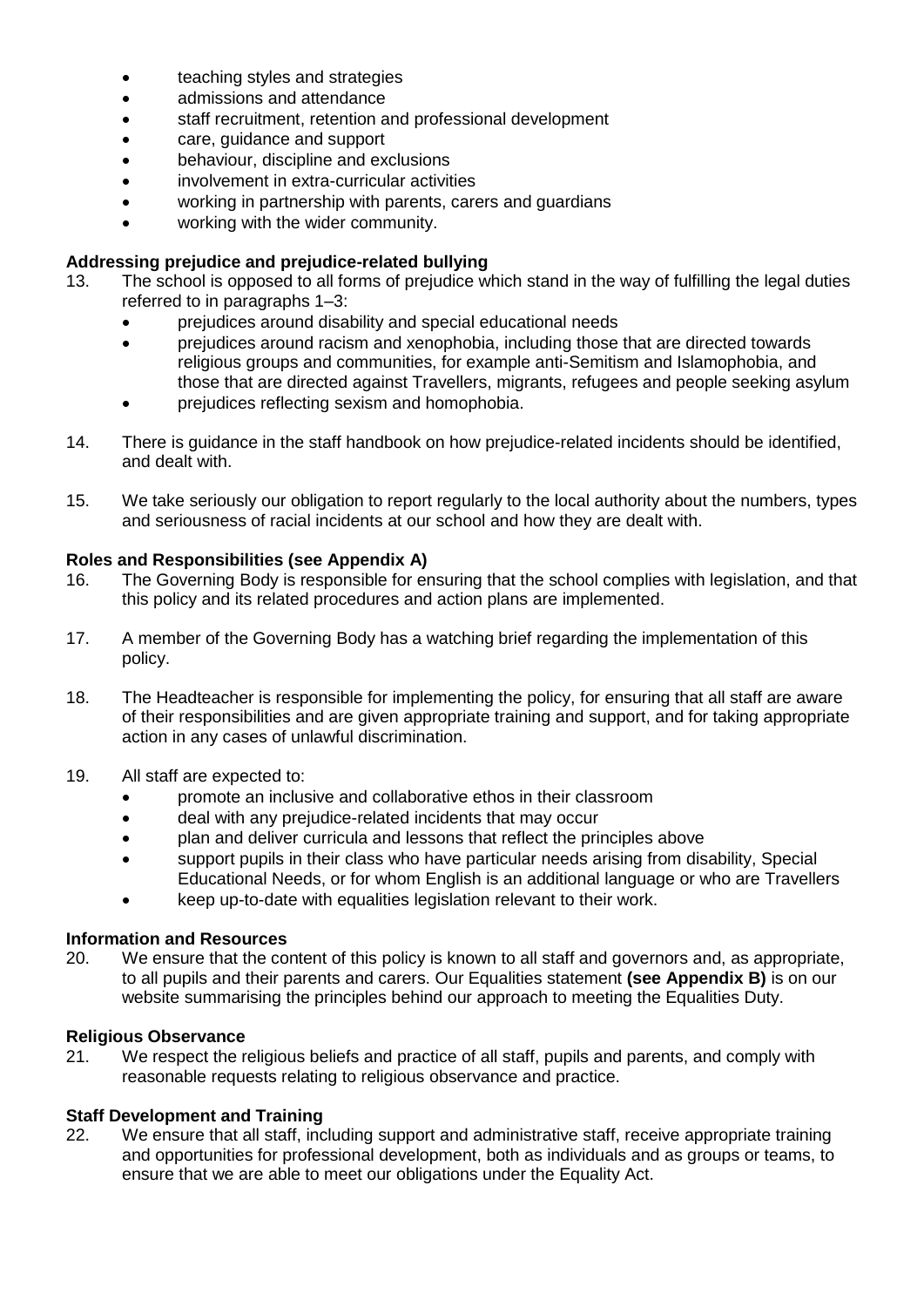## **Breaches of the Policy**

23. Breaches of this policy will be dealt with in the same ways that breaches of other school policies are dealt with, as determined by the Headteacher and Governing Body.

## **Monitoring and Evaluation**

- 24. We collect quantitative data and qualitative evidence relating to the implementation of this policy, and make adjustments as appropriate. For example in response to a rise in racist incidents we may deliver a whole school assembly on 'Show racism the Red Card'.
- 25. In particular we collect, analyse and use data on achievement, broken down as appropriate according to disadvantage, disabilities and special educational needs and gender.

## **Meeting our specific duties under the 2010 Equality Act**

- 26. We publish information on our school website to show that we have complied with our general duties under the Act.
- **27.** We have a four yearly equalities action plan to help us meet and identified areas for improvement. We review our progress. **(see Appendix C)**

**Date Approved by the Governing Body: Spring 2018**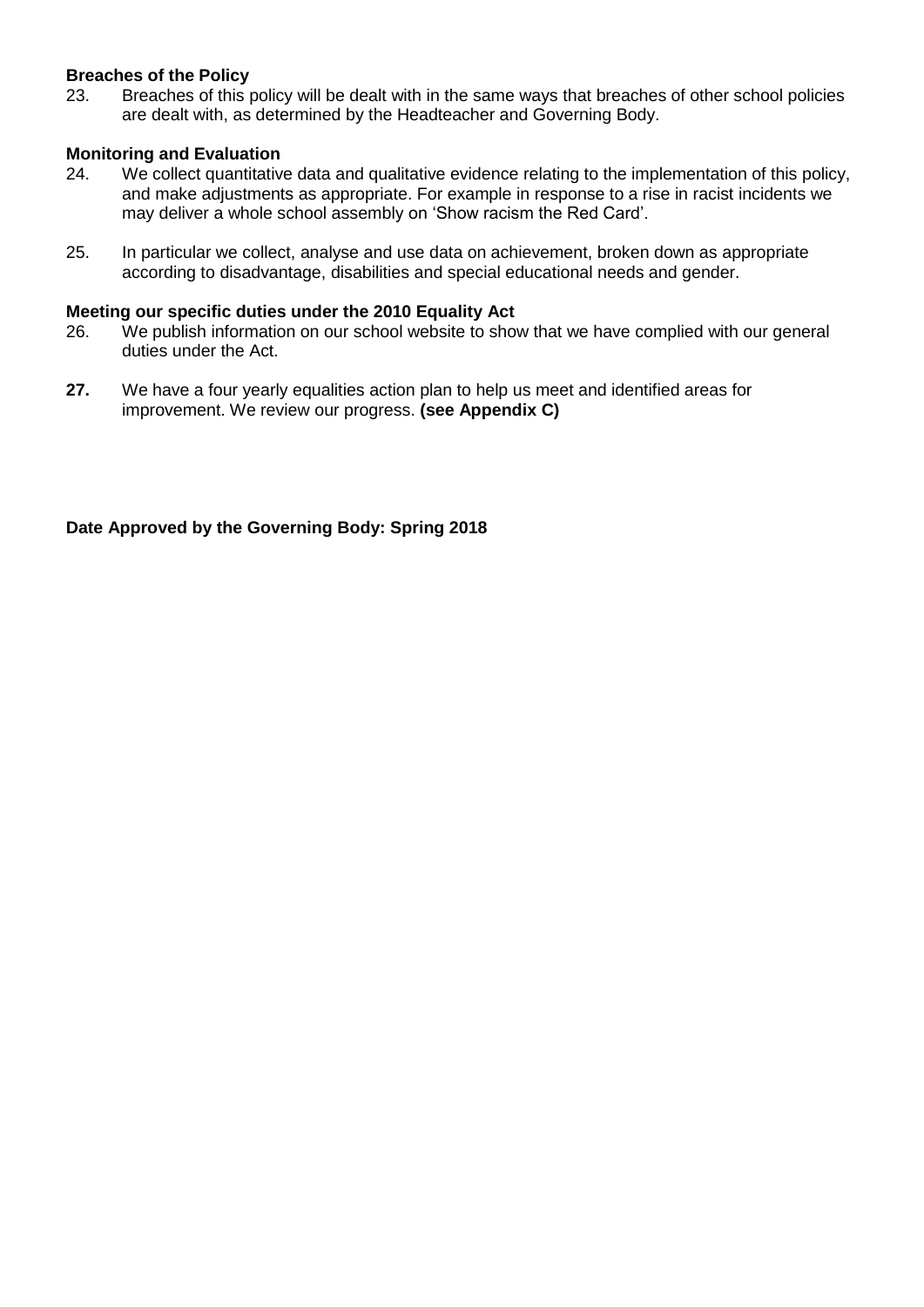## Appendix A **Responsibilities:**

We believe that promoting equality is the whole school's responsibility:

| <b>School Community</b>                  | <b>Responsibility</b>                                                                                                                                                                                                                                                                                                                                                                                                                                        |
|------------------------------------------|--------------------------------------------------------------------------------------------------------------------------------------------------------------------------------------------------------------------------------------------------------------------------------------------------------------------------------------------------------------------------------------------------------------------------------------------------------------|
| Governing Body                           | Involving and engaging the whole school community in identifying and<br>understanding equality barriers and in the setting of objectives to address<br>these. Monitoring progress towards achieving equality objectives. Publishing<br>data and publishing equality objectives.                                                                                                                                                                              |
| Head teacher<br>/Principal               | As above including:<br>Promoting key messages to staff, parents and pupils about equality and what is<br>expected of them and can be expected from the school in carrying out its day to<br>day duties. Ensuring that all school community receives adequate training to<br>meet the need of delivering equality, including pupil awareness. Ensure that all<br>staff are aware of their responsibility to record and report prejudice related<br>incidents. |
| Senior Management<br>Team                | To support the Head as above<br>Leading on actions to achieve our equality objectives.<br>Ensuring fair treatment and access to services and opportunities.<br>Ensuring that all staff are aware of their responsibility to record and report<br>prejudice related incidents.                                                                                                                                                                                |
| <b>Teaching Staff</b>                    | Helping in delivering the right outcomes for pupils.<br>Upholding the commitment made to pupils and parents/carers on how they can<br>be expected to be treated.<br>Designing and delivering an inclusive curriculum<br>Ensuring that they are aware of their responsibility to record and report prejudice<br>related incidents.                                                                                                                            |
| Non Teaching Staff                       | Supporting the school and the governing body in delivering a fair and equitable<br>service to all stakeholders<br>Upholding the commitment made by the head teacher/principal on how pupils<br>and parents/carers can be expected to be treated<br>Supporting colleagues within the school community<br>Ensuring that they are aware of their responsibility to record and report prejudice<br>related incidents.                                            |
| Parents                                  | Taking an active part in identifying barriers for the school community and in<br>informing the governing body of actions that can be taken to eradicate these<br>Taking an active role in supporting and challenging the school to achieve the<br>commitment given to the school community in tackling inequality and achieving<br>equality of opportunity for all.                                                                                          |
| <b>Pupils</b>                            | Helping the school to achieve the commitment made to tackling inequality.<br>Upholding the commitment made by the head teacher on how pupils and<br>parents/carers, staff and the wider school community can be expected to be<br>treated.                                                                                                                                                                                                                   |
| <b>Local Community</b><br><b>Members</b> | Taking an active part in identifying barriers for the school community and in<br>informing the governing body of actions that can be taken to eradicate these<br>Taking an active role in supporting and challenging the school to achieve the<br>commitment made to the school community in tackling inequality and achieving<br>equality of opportunity for all.                                                                                           |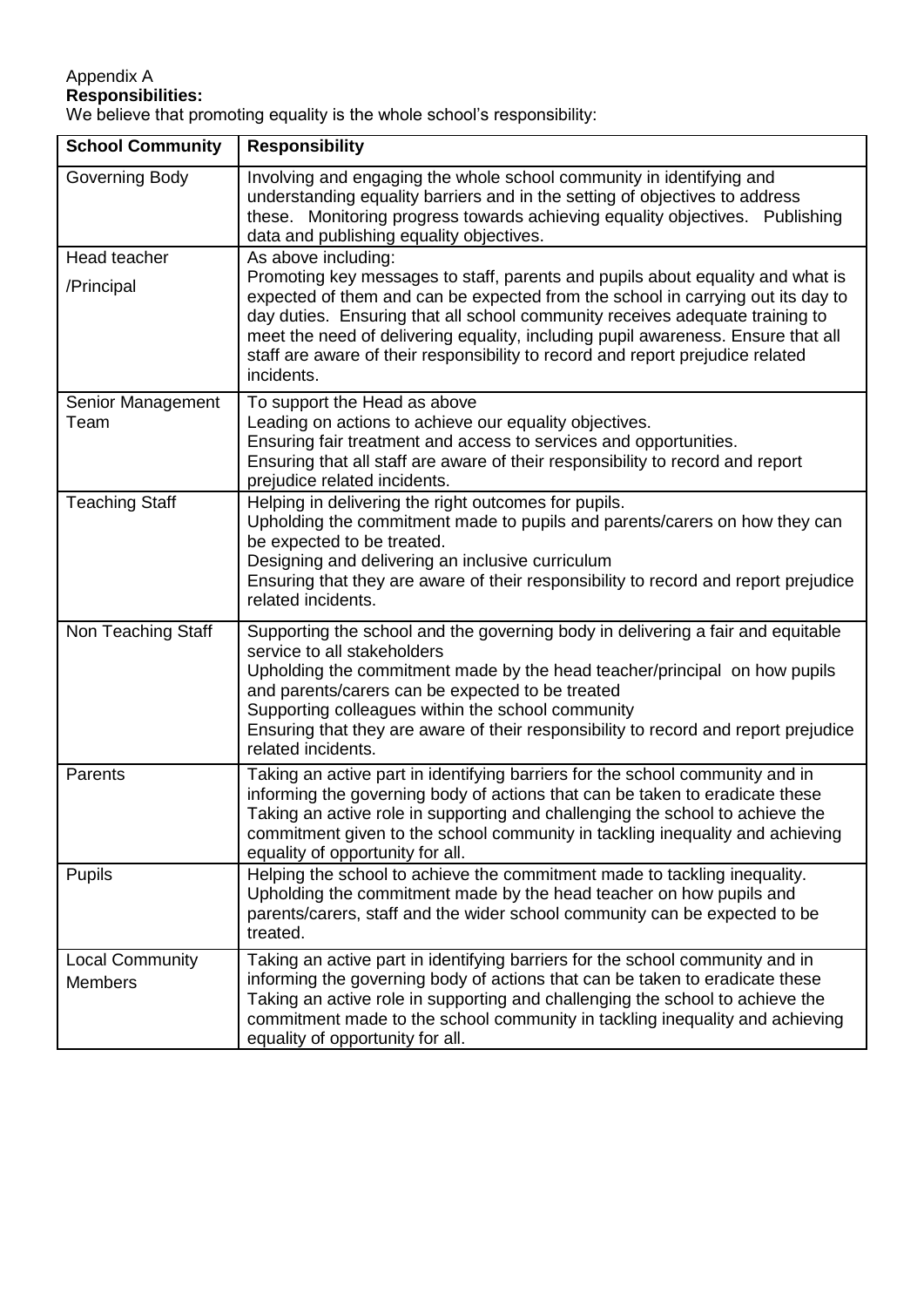## Appendix B **Vallis First School equality statement of commitment for the whole school community**

Vallis First School welcomes our duties under the 2010 Equality Act to:

- eliminate discrimination, harassment and victimisation;
- advance equality of opportunity; and,
- foster good relations;

in relation to age (for adults), disability, gender, gender identity/reassignment, marriage/civil partnership (for discrimination), pregnancy/maternity, race (including ethnicity, colour or national origin), religion or belief, and sexual orientation.

In fulfilling these duties we are guided by nine principles:

- 1. All our learners, parents/carers, governors and staff are of equal value;
- 2. We recognise and respect difference and understand that treating people equally does not necessarily involve treating them all the same, as different people have different needs;
- 3. We foster positive attitudes and relationships, and a shared sense of belonging;
- 4. We observe good equalities practice in staff recruitment, retention and development;
- 5. We actively work to reduce and remove inequalities and barriers that already exist;
- 6. We seek to consult those who are affected by our policies and activities;
- 7. We intend that our policies and activities should benefit society as a whole, both locally and nationally, by fostering greater social cohesion and participation in public life;
- 8. As required by the Act, we base our practices on sound evidence and openness about the issues that face us – we publish information to show how we are meeting our duties and about our progress towards greater equality;
- 9. As required by the Act, we publish equality objectives, based on the evidence we have collected and the engagement with people from different groups, also taking into account national and local priorities and issues.

We recognise that the actions resulting from a policy statement such as this are what make a difference. Therefore we draw up an action plan within the framework of the overall school improvement plan setting out how we shall pursue our objectives. We keep these under review and report on progress towards achieving them.

We ensure the nine principles listed above apply to the full range of our policies and practices. We keep each curriculum subject or area under review in order to ensure that teaching and learning reflect the nine principles.

We welcome the emphasis in the Ofsted framework on the importance of narrowing gaps in achievement, which affect, amongst others:

- children from certain cultural and ethnic backgrounds
- children who belong to low-income households
- children who are disabled
- children who have special educational needs
- boys in certain subjects, and girls in certain other subjects

We have a full equality policy, available on request, which explains:

- How we respond to prejudice and prejudice-related bullying
- Roles and responsibilities of the Governing Body and staff
- How we support religious observance
- How we support staff development
- How we respond to breaches of the policy
- Our approach to monitoring and evaluating the success of our policy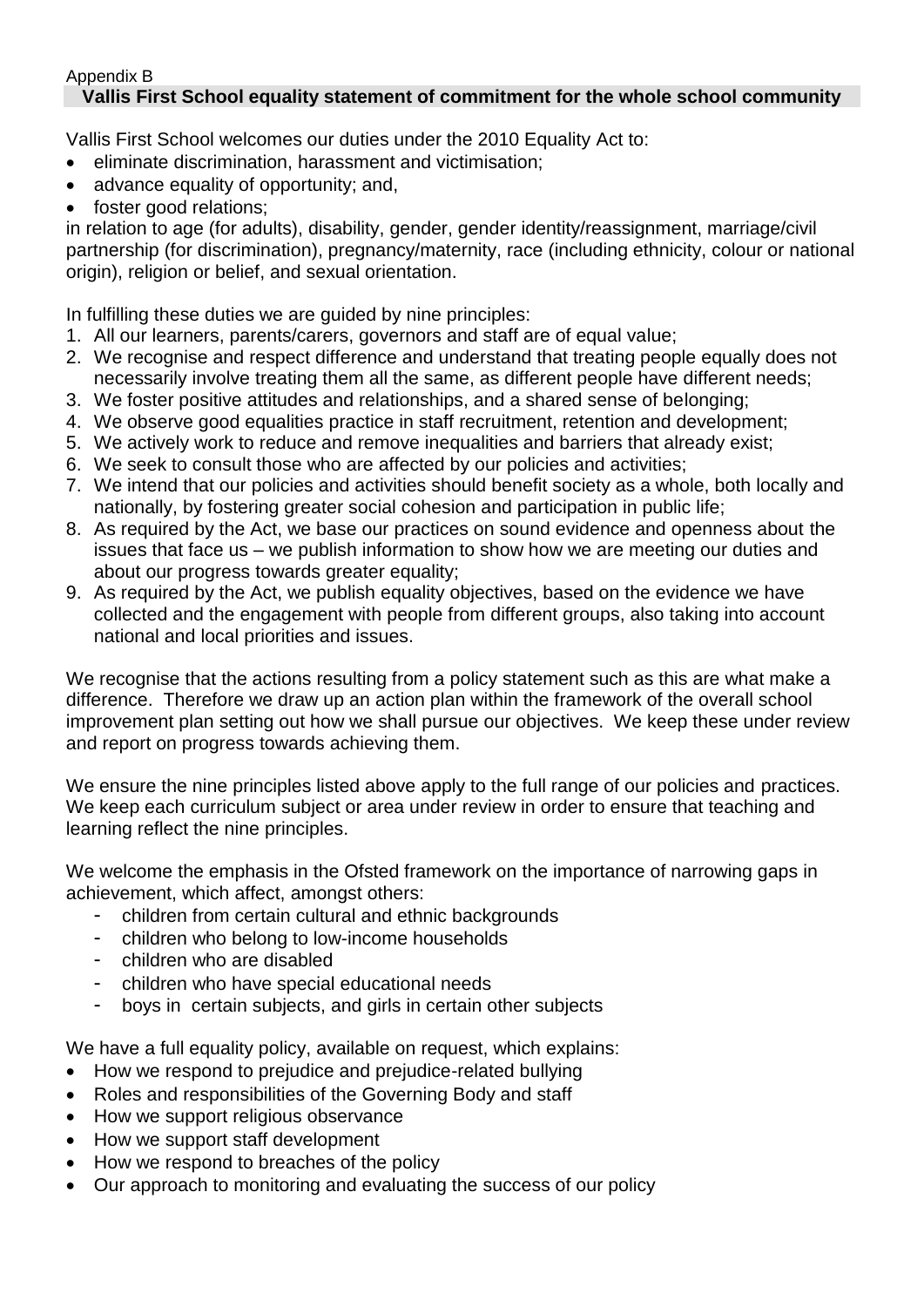## Appendix C

## **Areas of focus for Equalities Action Plan using School, Somerset and National data and research outcomes:**

**Narrowing the gaps, in the context of improving performance overall** *Attainment*

- To continue to narrow the gap in mathematics between boys and girls
- To continue to narrow the gap between boys and girls in English
- To continue to narrow the gap between disadvantaged and non-disadvantaged children
- To narrow the gap in performance of disabled pupils and other pupils, particularly those with learning difficulties / ADHD / ASD *Attendance:*
- To narrow the gap in attendance rates between Gypsy Roma Traveller and FSM children and other children throughout the school *Exclusions:*
- To reduce the exclusion statistics for SEN children with Social Emotional Mental Health needs.

*Participation:*

- To increase the participation in the life of the school and after school clubs etc. between disabled children (including learning-disabled), disadvantaged and other children.
- To ensure the involvement of parents from the full diversity of the school population in school life eg. attendance at parents' meetings, school events, Vallis School Association Committee and Governors.

## **Other areas to see improvements**

*Aspirations*

To encourage girls and boys to aspire to future career choices which counter the national stereotypes.

*Bullying:*

 To reduce the incidence of prejudice-related bullying, hostility and suspicion, particularly in relation to racism (especially towards the Traveller community), homophobia and sexism, and hostile attitudes and behaviour towards people who are disabled.

*Community cohesion:*

- To promote and enhance community cohesion and a sense of shared belonging in the school, and in the school's neighbourhood.
- To increase understanding of multicultural Britain and the diverse beliefs of minority religious groups in Britain.
- To ensure that the school is suitably prepared to meet the needs of incoming pupils from a new group or one increasing in size, such as Traveller children, Refugees and Asylum seekers, economic migrants etc.

*Spiritual, moral, social and cultural development:*

To promote spiritual, moral, social and cultural development through the curriculum with particular reference to issues of equality and diversity.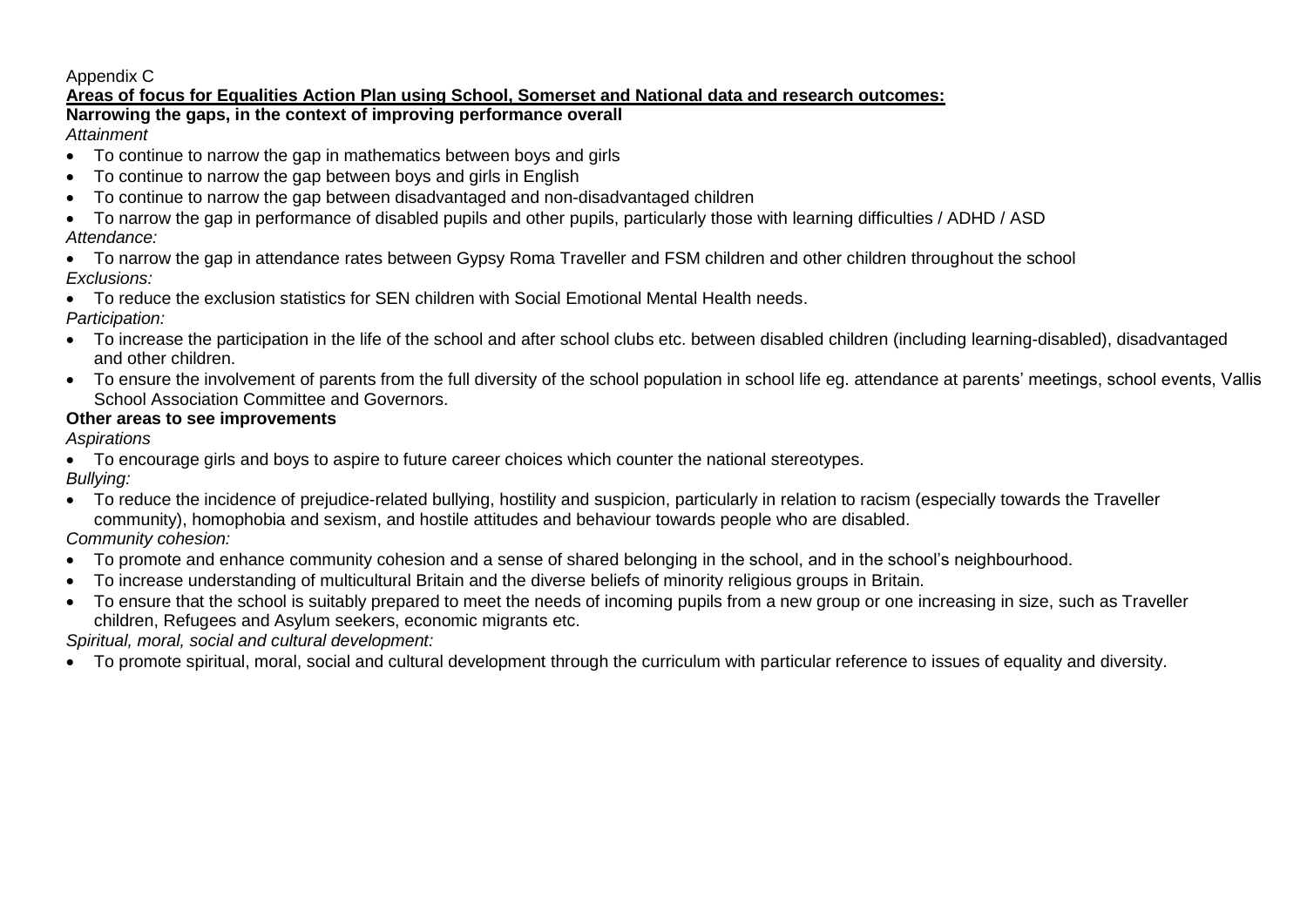| <b>Aspect of the Equality</b>                                                                                                                                                                                                                                                                       | <b>Issues identified</b>                                                                                                                                                                                                                                                                                                                                                                                                                                                   | <b>Objectives and</b>                                                                                                                                                                                                                                                                                                                     | <b>Example activities</b>                                                                                                                                                                                                                                                                                                                                                                                                                                                                                                                                                                                                                                                                                                                                                                                                                                                                                                                                                                                                                 | How to measure                                                                                                                                                                                                                                                                                                                                                                                       |
|-----------------------------------------------------------------------------------------------------------------------------------------------------------------------------------------------------------------------------------------------------------------------------------------------------|----------------------------------------------------------------------------------------------------------------------------------------------------------------------------------------------------------------------------------------------------------------------------------------------------------------------------------------------------------------------------------------------------------------------------------------------------------------------------|-------------------------------------------------------------------------------------------------------------------------------------------------------------------------------------------------------------------------------------------------------------------------------------------------------------------------------------------|-------------------------------------------------------------------------------------------------------------------------------------------------------------------------------------------------------------------------------------------------------------------------------------------------------------------------------------------------------------------------------------------------------------------------------------------------------------------------------------------------------------------------------------------------------------------------------------------------------------------------------------------------------------------------------------------------------------------------------------------------------------------------------------------------------------------------------------------------------------------------------------------------------------------------------------------------------------------------------------------------------------------------------------------|------------------------------------------------------------------------------------------------------------------------------------------------------------------------------------------------------------------------------------------------------------------------------------------------------------------------------------------------------------------------------------------------------|
| <b>Duty</b>                                                                                                                                                                                                                                                                                         |                                                                                                                                                                                                                                                                                                                                                                                                                                                                            | timescale                                                                                                                                                                                                                                                                                                                                 |                                                                                                                                                                                                                                                                                                                                                                                                                                                                                                                                                                                                                                                                                                                                                                                                                                                                                                                                                                                                                                           | progress                                                                                                                                                                                                                                                                                                                                                                                             |
| <b>Eliminate unlawful</b><br>discrimination,<br>harassment, victimisation<br>and any other conduct<br>prohibited by the 2010<br><b>Equality Act</b>                                                                                                                                                 | <b>Bullying</b><br>Significant national, local and<br>school level evidence that children<br>and young people from certain<br>groups are particularly at risk of<br>bullying, including those who are<br>disabled, from minority ethnic<br>groups or who are (or are thought to<br>be) transgender, lesbian, gay or<br>bisexual (or have same sex<br>parents)                                                                                                              | Over 4 years<br>To continue to<br>$\bullet$<br>reduce prejudiced<br>attitudes and the<br>incidence of<br>prejudice-related<br>bullying, hostility<br>and suspicion,<br>particularly in<br>relation to racism/<br>xenophobia,<br>homophobia and<br>sexism, and hostile<br>attitudes and<br>behaviour towards<br>people who are<br>disabled | Work with small groups of children to<br>understand their perceptions about word such<br>as asylum seekers, refugees, gypsy/ Roma/<br>travellers<br>$\bullet$<br>Develop targeted pupil voice work to ensure<br>ongoing access to pupils' views<br>Survey attitudes / self-esteem<br>$\bullet$<br>Run staff training<br>$\bullet$<br>Ensure all staff aware of procedures for<br>$\bullet$<br>reporting/recording all incidents<br>Develop staff support mechanisms<br>$\bullet$<br>Review anti-bullying policies and effectiveness<br>of procedures<br>$\bullet$<br>Introduce a zero tolerance approach to the<br>negative use of 'gay'<br>Continue to audit and develop curriculum work<br>$\bullet$<br>and assemblies to develop more positive<br>attitudes to targeted groups<br>Increase involvement of parents/carers and/or<br>community organisations in seeking resolutions<br>to incidents if appropriate.<br>Audit posters and literature to show cultural<br>$\bullet$<br>diversity, disability and different family make up. | Revised<br>$\bullet$<br>procedures in<br>place and<br>evidence that<br>they are being<br>used by pupils at<br>an early stage,<br>avoiding<br>escalation of<br>disputes<br>Reduced bullying<br>incidents or<br>cases of conflict<br>between pupils<br>Classroom<br>activities and<br>targeted pupil<br>voice work show<br>improvements<br>Attitude and self<br>esteem surveys<br>show<br>improvements |
| Advance equality of<br>opportunity between<br>people who share a<br>protected characteristic and<br>people who do not share it<br>remove or minimise<br>disadvantages<br>meet the needs of<br>$\bullet$<br>people from protected<br>groups where these are<br>different from the needs<br>of others | <b>Attainment</b><br>Significant national, local and<br>school level evidence that pupils<br>from certain groups consistently<br>achieve lower than average end of<br>KS results, including boys,<br>Travellers, EAL learners and pupils<br>from some other minority ethnic<br>groups, summer born pupils and<br>those who are disadvantaged and<br>eligible for Pupil Premium Grant<br>Evidence of wide gaps between the<br>attainment of children with SEN and<br>others | Over 4 years<br>Continue to diminish<br>attainment and<br>progress gaps for<br>groups currently<br>achieving lower than<br>average end of KS 1<br>and Year 4 results<br>including boys, some<br>minority ethnic groups,<br>pupils with SEN,<br>summer born pupils<br>and disadvantaged<br>pupils                                          | Continue to provide training for staff on<br>$\bullet$<br>classroom and whole school strategies for<br>meeting the needs of targeted groups<br>Through Pupil Progress meetings and advice,<br>$\bullet$<br>ensure appropriate targets are set<br>Track progress of individuals and provide<br>$\bullet$<br>challenge and support as needed<br><b>Ensure Pupil Premium Grant and SEN funds</b><br>are achieving aims to increase equality of<br>access and achievement                                                                                                                                                                                                                                                                                                                                                                                                                                                                                                                                                                     | Improved end of<br>KS 1 and Y4<br>attainment and<br>progress<br>measures and<br>diminishing of<br>gaps between<br>groups                                                                                                                                                                                                                                                                             |

# **Vallis First School Equalities Action Plan 2018 -2021**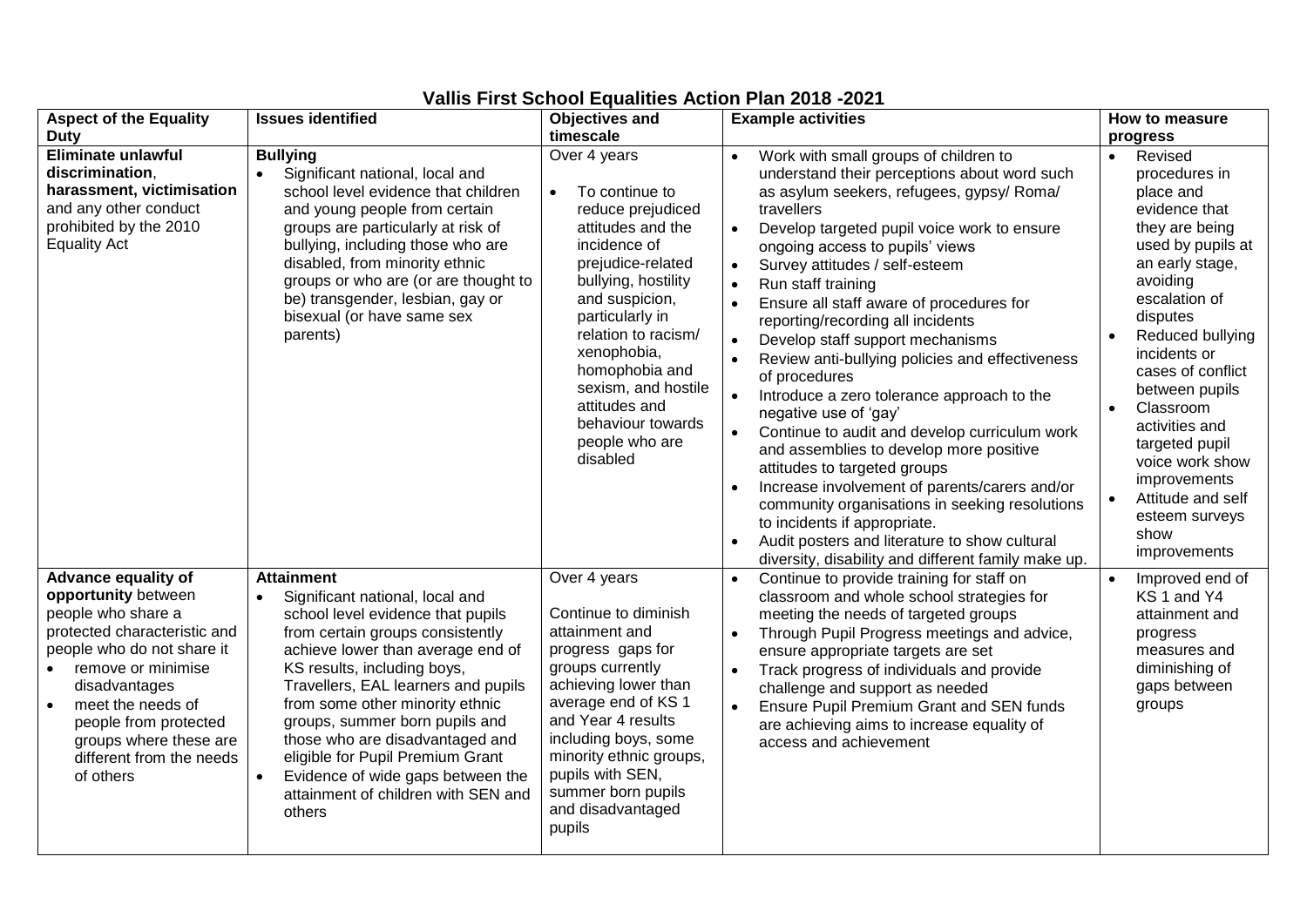|                                                                                                                                                                                                                                                                                                                         | <b>Exclusions and internal sanctions</b><br>impacting on learning<br>Significant national, local and<br>school level evidence that pupils<br>from certain groups tend to be<br>excluded a higher than average<br>rates, including boys, Travellers,<br>pupils from some other minority<br>ethnic groups, pupils from some<br>SEN categories and disadvantaged<br>pupils | Over 4 years<br>Reduce exclusion and<br>internal sanction rates<br>for groups that currently<br>have disproportionately<br>high levels of exclusion<br>including boys, some<br>minority ethnic groups,<br>pupils with SEN and<br>those eligible for FSM                             | Continue to develop opportunities for those with<br>pupils to demonstrate their strengths<br>$\bullet$<br>Continue to provide suitable personalised<br>curriculum opportunities to increase motivation<br>Challenge stereotypes<br>$\bullet$<br>Provide staff training on behaviour management<br>$\bullet$<br>Improve home school communication on issues<br>related to behaviour and bullying                                                                                                                                                                                                                                                                                                         | Reduced<br>$\bullet$<br>exclusion and<br>internal sanction<br>rates for targeted<br>groups                                                                                                                                                                                                  |
|-------------------------------------------------------------------------------------------------------------------------------------------------------------------------------------------------------------------------------------------------------------------------------------------------------------------------|-------------------------------------------------------------------------------------------------------------------------------------------------------------------------------------------------------------------------------------------------------------------------------------------------------------------------------------------------------------------------|-------------------------------------------------------------------------------------------------------------------------------------------------------------------------------------------------------------------------------------------------------------------------------------|---------------------------------------------------------------------------------------------------------------------------------------------------------------------------------------------------------------------------------------------------------------------------------------------------------------------------------------------------------------------------------------------------------------------------------------------------------------------------------------------------------------------------------------------------------------------------------------------------------------------------------------------------------------------------------------------------------|---------------------------------------------------------------------------------------------------------------------------------------------------------------------------------------------------------------------------------------------------------------------------------------------|
| <b>Advance equality of</b><br>opportunity between<br>people who share a<br>protected characteristic and<br>people who do not share it<br>remove or minimise<br>disadvantages<br>meet the needs of<br>$\bullet$<br>people from protected<br>groups where these are<br>different from the needs<br>of others<br>$\bullet$ | <b>Workforce diversity</b><br>Significant national, local and<br>school level evidence that the<br>workforce does not reflect gender,<br>disability and ethnic profiles                                                                                                                                                                                                 | Over 4 years<br>Increase the diversity of<br>our workforce and other<br>adults supporting the<br>work of the schools                                                                                                                                                                | Improve knowledge of the workforce, eg through<br>$\bullet$<br>surveys, other forms of data collection<br>Map data against Somerset demographic<br>$\bullet$<br>profiles<br>Continue to vet recruitment processes to ensure<br>$\bullet$<br>that it does not discriminate against specific<br>groups<br>Include positive wording in adverts<br>$\bullet$<br>Follow procedures in the 2 Ticks 'Positive about<br>disabled people' policy (eg short listing all<br>disabled candidates meeting person<br>specifications)<br>Actively explore opportunities for<br>$\bullet$<br>parents/community members from under-<br>represented groups to get involved in the life of<br>the school, VSA or governors | Increased<br>workforce<br>diversity<br>Increased<br>diversity of<br>governors and/or<br>parents/communi<br>ty members<br>involved in the<br>life of the school<br>(recognising that<br>this is not a<br>substitute for<br>workforce<br>diversity, but can<br>nevertheless be<br>supportive) |
|                                                                                                                                                                                                                                                                                                                         | The extended life of the school<br>Evidence that pupils and<br>parents/carers from certain groups<br>(including some covered by the<br>Equality Act) tend to participate less<br>in extra-curricular activities and<br>other aspects of the school's<br>extended life                                                                                                   | Over 4 years<br>Increase numbers of<br>pupils and<br>parents/carers<br>participating in the<br>extended life of the<br>schools, with a focus on<br>those who are currently<br>under-represented<br>(particular those falling<br>under Equality Act<br>protected<br>characteristics) | Investigated barriers and address any problems<br>identified<br>Provide staff with information/training if<br>$\bullet$<br>appropriate<br>Improve home school communication if<br>$\bullet$<br>appropriate, eg through translated materials<br>Meet parents/carers if appropriate to overcome<br>$\bullet$<br>concerns they may have                                                                                                                                                                                                                                                                                                                                                                    | Improved<br>participation rates<br>for certain groups<br>in a range of<br>activities,<br>including clubs,<br>performances,<br>residential visits,<br>parents'<br>consultation<br>events etc.                                                                                                |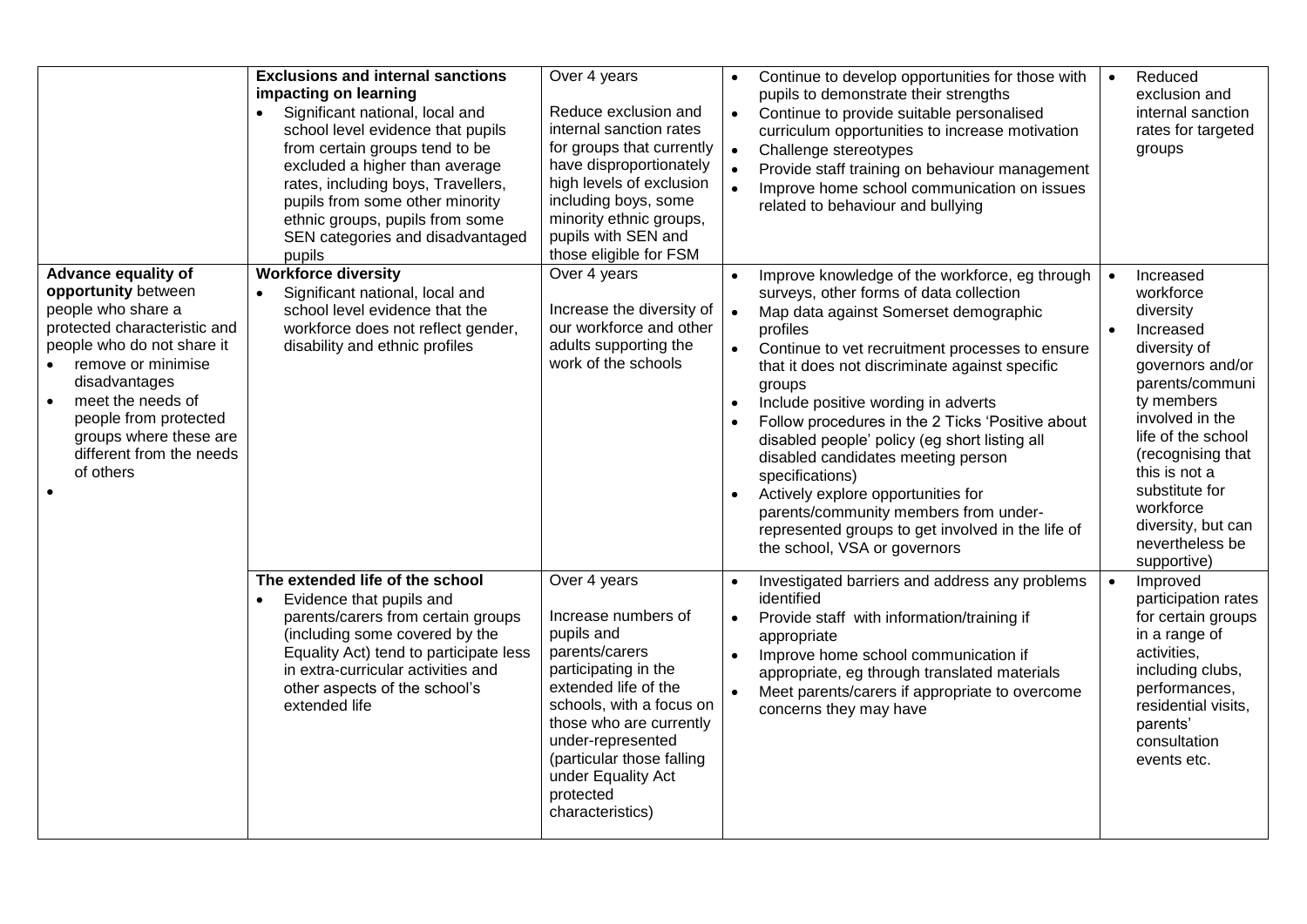| <b>Foster good relations</b>                                                                                                                                                                                                                                                                                                                                                                                                                                             | <b>Positive attitudes</b>                                                                                                                                                                                                                                                                                                                                                                                                              | Over 4 years                                                                                                                                                                                                                         | Carry out classroom activities such as word<br>$\bullet$                                                                                                                                                                                                                                                                                                                                                                                                                                                                                                                                                                                                                                                                                                                                                                                                                    | Attitudinal<br>$\bullet$                                                                                                                                   |
|--------------------------------------------------------------------------------------------------------------------------------------------------------------------------------------------------------------------------------------------------------------------------------------------------------------------------------------------------------------------------------------------------------------------------------------------------------------------------|----------------------------------------------------------------------------------------------------------------------------------------------------------------------------------------------------------------------------------------------------------------------------------------------------------------------------------------------------------------------------------------------------------------------------------------|--------------------------------------------------------------------------------------------------------------------------------------------------------------------------------------------------------------------------------------|-----------------------------------------------------------------------------------------------------------------------------------------------------------------------------------------------------------------------------------------------------------------------------------------------------------------------------------------------------------------------------------------------------------------------------------------------------------------------------------------------------------------------------------------------------------------------------------------------------------------------------------------------------------------------------------------------------------------------------------------------------------------------------------------------------------------------------------------------------------------------------|------------------------------------------------------------------------------------------------------------------------------------------------------------|
| between people who share<br>a protected characteristic<br>and people who do not<br>share it<br>tackling prejudice<br>promoting<br>understanding between<br>people from different<br>groups                                                                                                                                                                                                                                                                               | Significant national, local and<br>$\bullet$<br>school level evidence that there are<br>widely believed negative<br>stereotypes of some groups of<br>people, including Travellers, people<br>moving to Britain for work or<br>asylum, some faith groups<br>(particularly Muslims), disabled<br>people and people who are lesbian,<br>gay, bisexual or transgender                                                                      | Broaden pupils'<br>perspectives and<br>understanding of<br>groups, cultures and<br>countries different from<br>their own (particularly<br>Travellers, migrants,<br>some faith groups,<br>disabled people and<br>people who are LGBT) | association activities (using words such as<br>'Gypsy', 'Gay', 'disabled', 'asylum seeker') to<br>establish perceptions<br>Survey attitudes and knowledge using<br>$\bullet$<br>questionnaires<br>Develop curriculum work in several year groups<br>$\bullet$<br>to promote more positive attitudes to disability<br>Poet Pete and other events to look at Equality<br>$\bullet$<br>and diversity and living in multicultural Britain.<br>$\bullet$<br>Continue to work closely with Traveller<br>Education services to support traveller families<br>and to share cultural understanding.                                                                                                                                                                                                                                                                                  | measures show<br>improvements<br>(analyses of word<br>association or<br>survey results)<br>Reduction in<br>$\bullet$<br>bullying name<br>calling incidents |
| <b>Eliminate unlawful</b><br>discrimination,<br>harassment, victimisation<br>and any other conduct<br>prohibited by the 2010<br><b>Equality Act</b>                                                                                                                                                                                                                                                                                                                      | <b>Accessibility</b><br>Some school buildings are not fully<br>accessible for pupils/family<br>members with mobility impairments<br>Some school websites are not<br>accessible for people with visual<br>impairments (for example, table<br>formatting can create difficulties for<br>people using screen reader<br>programmes)                                                                                                        | Over 2 years<br>Implement a range of<br>measures to improve<br>accessibility for people<br>with specific<br>impairments                                                                                                              | Carry our a parental survey to identify<br>$\bullet$<br>accessibility issues<br>Make building modifications to improve physical<br>$\bullet$<br>access<br>$\bullet$<br>Redesign website to improve access for people<br>with visual impairments                                                                                                                                                                                                                                                                                                                                                                                                                                                                                                                                                                                                                             | Physical<br>$\bullet$<br>improvements<br>and other<br>practical<br>measures in<br>place<br>Repeat survey<br>$\bullet$<br>reports<br>improvements.          |
| Advance equality of<br>opportunity between<br>people who share a<br>protected characteristic and<br>people who do not share it<br>remove or minimise<br>disadvantages<br>$\bullet$<br>meet the needs of<br>people from protected<br>groups where these are<br>different from the needs<br>of others<br>encourage people from<br>protected groups to<br>participate in public life<br>or in other activities<br>where their<br>participation is<br>disproportionately low | <b>Communication with, and</b><br>involvement of, families of pupils<br>learning EAL and Travellers<br>The school experiences difficulties<br>$\bullet$<br>in communicating with some<br>families due to language barriers<br>and often involves other children as<br>interpreters<br>Some parents/carers do not attend<br>$\bullet$<br>consultation evenings and<br>information sessions, possibly partly<br>due to language barriers | Over 2 years<br>Continue to improve<br>attendance at<br>parent/carer events of<br>families with EAL and<br>Travellers                                                                                                                | Contact informally and/or carry out a survey of<br>$\bullet$<br>families not attending meetings, using<br>interpreters if necessary.<br>Make use of local low-cost translation and<br>$\bullet$<br>interpreting services to support a series of<br>meetings<br>Use translated information and interpreters to<br>$\bullet$<br>help parents/carers understand important<br>features of the education system and help their<br>children make key decisions, eg using Local<br>Authority booklets for parents about the English<br><b>Education system</b><br>Work with Somerset community organisations<br>representing different cultural groups and<br>ensure that families are aware of the support<br>they can offer (eg making leaflets available)<br>Work with the Traveller Education Service and<br>other agencies to develop improved<br>communication with families | Improved<br>$\bullet$<br>attendance at<br>parents events                                                                                                   |